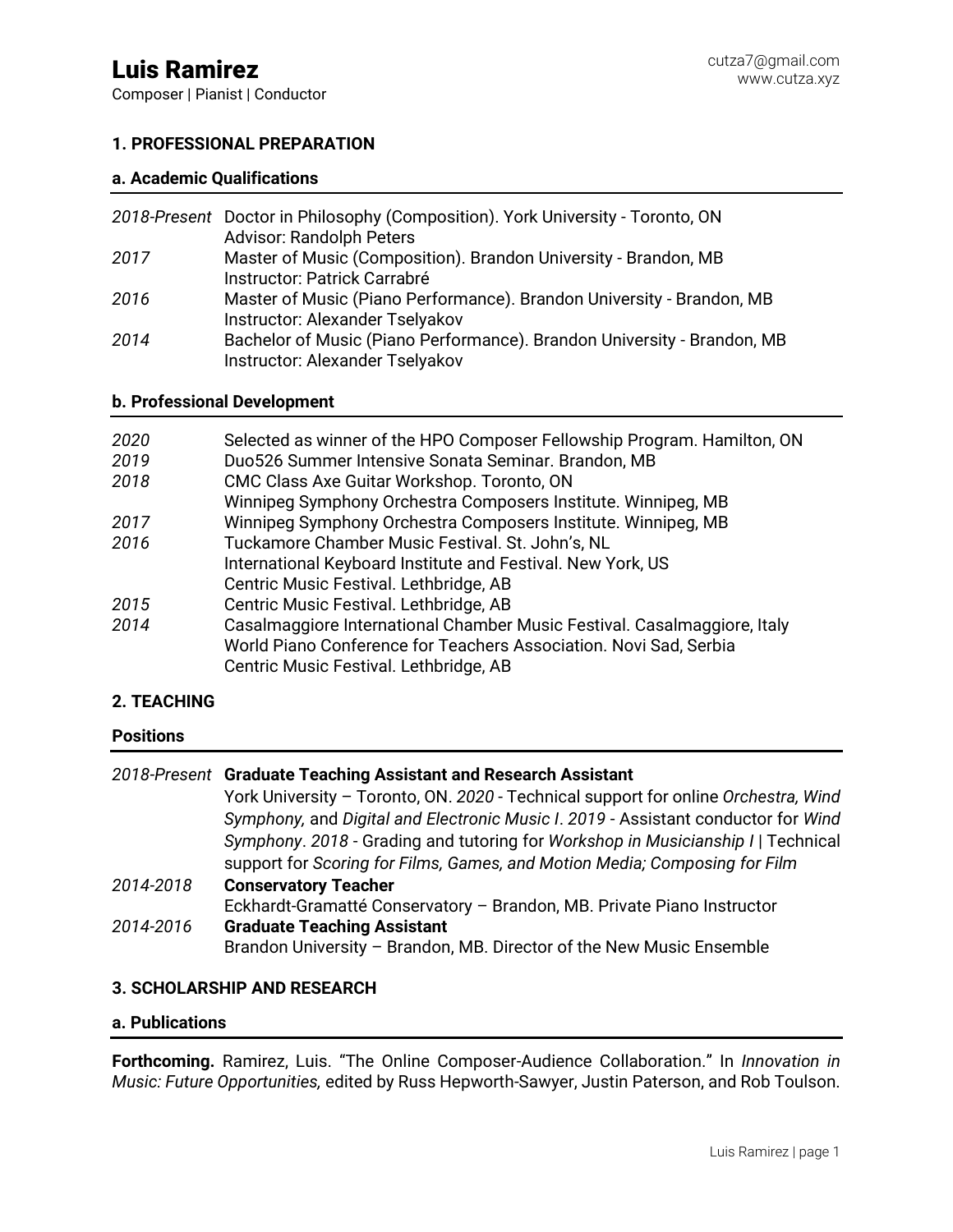Composer | Pianist | Conductor

London, UK: Routledge & CRC Press, January 2021. https://www.routledge.com/Innovation-in-Music-Future-Opportunities/Hepworth-Sawyer-Paterson-Toulson/p/book/9780367363352. Ramirez, Luis. "Internet Culture and Music | Research Connection." Brandon University, 2018. https://www.brandonu.ca/research-connection/rc-article/internet-culture-and-music/.

Ramirez, Luis. "Thank You, Internet." Institute for Research in Music and Community (blog), 2018. https://irmc.ca/2018/01/25/thank-you-internet/.

#### **b. Presentations**

"The Online Composer-Audience Collaboration." Forthcoming, 2020. Invited to present at the "Like, Share and Subscribe: YouTube, Music and Cyberculture Before and After the New Decade" organized by the Research Cluster in Music and Cyberculture (CysMus) of the Centre for the Study of Sociology and Aesthetics of Music (CESEM) in Lisbon, Portugal.

"The Evolution of Style in Manuel M. Ponce's Intermezzi." Unpublished, 2019. Invited to present at 2019 American Musicological Society - New York State/St. Lawrence Chapter (NYSSL) conference. Kingston, ON.

"The Online Composer-Audience Collaboration." Unpublished, 2019. Invited to present at Innovation in Music 2019 Conference in London, UK, at Carleton Music and Culture Symposium in Ottawa, ON, and at the Research Gala: New Directions in Ethnomusicology and Musicology presented by the York University Music Program.

"The Five Styles of Sergei Prokofiev's Piano Music." Unpublished, 2014. Invited to present during the 6 th World Piano Conference in Novi Sad, Serbia.

Mexican Contemporary Music Piano Recital. Piano solo recital collaborating with the Center for Research and Musical Studies (CIEM) in Mexico City, premiering six works in 2013. Brandon, MB.

"La Humanidad en la Música – un Acercamiento a la Música de Prokofiev" [Humanity in Music – an Approach to Prokofiev's Music]. Unpublished, 2012. Lecture Recitals in Aguascalientes, Mexico, funded by the FONCA Bursary for Studies Abroad in 2012.

#### **c. Honours**

| 2020 | <b>Social Sciences and Humanities Research Council (SSHRC)</b>                                 |
|------|------------------------------------------------------------------------------------------------|
|      | Winner of the Joseph-Armand Bombardier CGS Doctoral Scholarship<br><b>Ontario Arts Council</b> |
|      | Recipient of the Music Creation Projects Grant with Amarras Tango Quintet                      |
| 2019 | <b>SOCAN Foundation</b>                                                                        |
|      | 1 <sup>st</sup> prize of the Sir Ernest MacMillan Award for Chido, for symphony orchestra      |
|      | <b>Travel Assistant Grant</b>                                                                  |
| 2018 | <b>York University Graduate Studies</b>                                                        |
|      | Jacques Israelievitch Scholarship in Interdisciplinary Arts                                    |
|      | The Susan Crocker and John Hunkin Graduate Scholarship in the Fine Arts                        |
|      | York University Graduate Fellowship                                                            |
|      | <b>York University Graduate Scholarship</b>                                                    |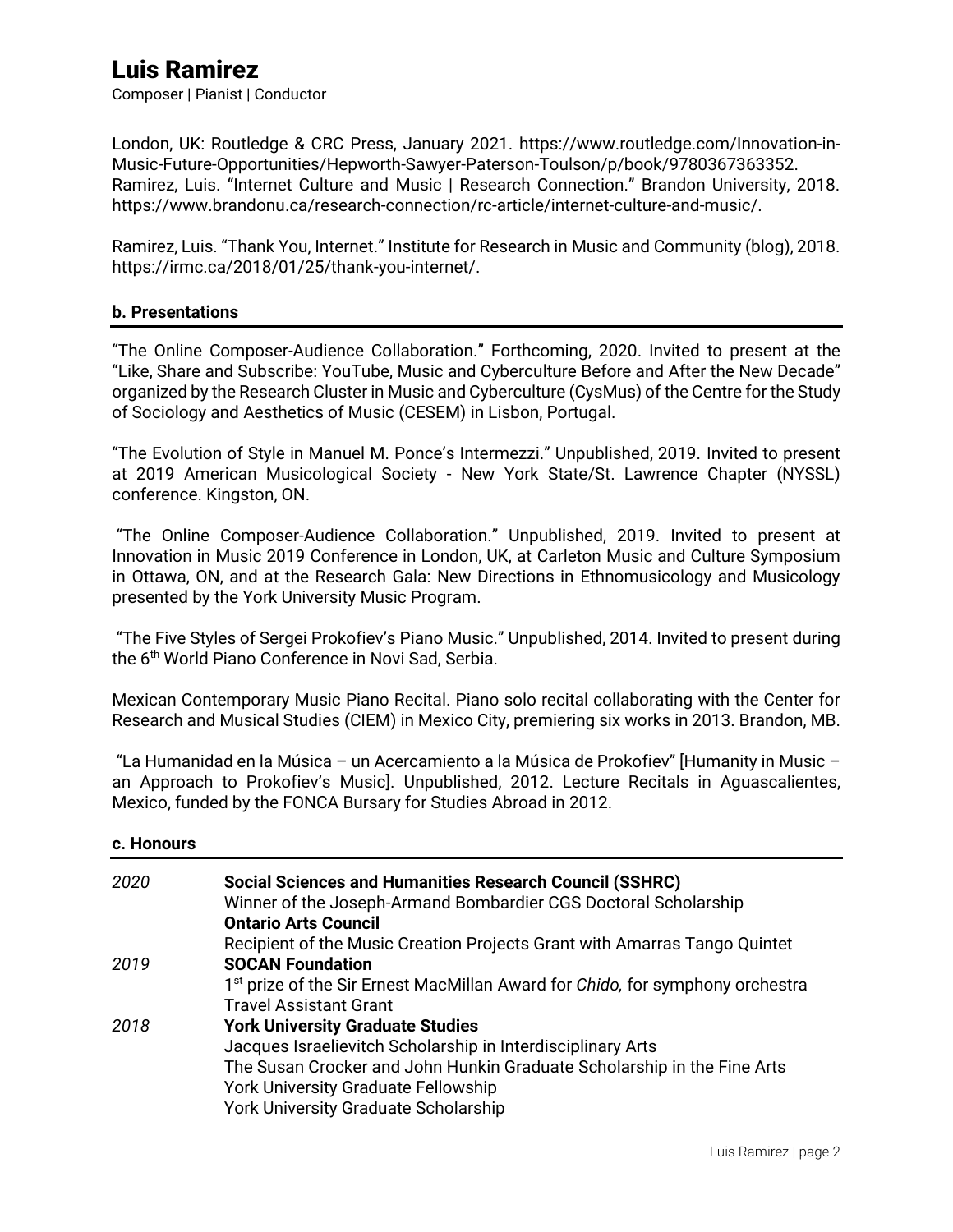Composer | Pianist | Conductor

|      | York University Graduate Development Fund<br><b>Canadian Music Centre Prairie Region Emerging Composers Competition</b> |
|------|-------------------------------------------------------------------------------------------------------------------------|
|      | Winner and premiere of Chido with the Winnipeg Symphony Orchestra                                                       |
| 2017 | <b>Brandon University Graduate Studies</b>                                                                              |
|      | Brandon University Gold Medal in the Master of Music for Highest GPA                                                    |
| 2016 | Dorothy Kitchen Scholarships                                                                                            |
|      | Mary Smart Development Fund and School of Music Departmental Endowment                                                  |
|      | Brandon University Students Union Travel Fund                                                                           |
| 2015 | President's International Music Scholarship                                                                             |
|      | Dorothy Kitchen Scholarships                                                                                            |
| 2014 | J.R.C. and Adelene Evans Graduate Music Scholarship In Piano                                                            |
|      | Dorothy Kitchen Scholarships                                                                                            |
|      | Brandon University Students Union Travel Fund                                                                           |
|      | Inducted into the Brandon University Honour Society                                                                     |
|      | <b>Graduated with Greatest Distinction</b>                                                                              |
|      | <b>Brandon Festival of the Arts</b>                                                                                     |
|      | Elizabeth Grant piano scholarship                                                                                       |
|      | Kaye and G.R. Rowe memorial scholarship                                                                                 |
|      | Western Manitoba Tudor bowl trophy                                                                                      |
| 2013 | Third International Composition Competition Nuestra América                                                             |
|      | First Mention award; premiere, and recording of my string quartet no. 2 $\zeta$ Viva?                                   |
|      | <b>Brandon University Undergraduate Studies</b>                                                                         |
|      | Brandon University International Undergraduate Student Scholarships                                                     |
|      | President's International Music Scholarship                                                                             |
|      | Inducted into President's Honour Society                                                                                |
|      | Member of the Golden Key International Honour Society                                                                   |
| 2012 | President's International Music Scholarship                                                                             |
|      | National Endowment for the Arts and Culture (FONCA), Mexico                                                             |
|      | Bursary for Studies in A Foreign Country                                                                                |

### **4. PROFESSIONAL EXPERIENCE**

#### **a. Composer**

| 2019 | <b>Premiere</b> of Azure for viola and piano, commissioned by David Wilson for the<br>AugustFest, Brandon, MB                                                                               |
|------|---------------------------------------------------------------------------------------------------------------------------------------------------------------------------------------------|
|      | <b>Premiere</b> of Singularity for guitar and audio as participant of the CMC Class Axe<br>2019, Toronto, ON                                                                                |
| 2018 | Music producer and director for the Bell MTS five short documentaries, In the<br>Archives, directed by Tom Mitchell                                                                         |
|      | <b>Premiere</b> of <i>Chido</i> as winner of the CMC Prairie Region Emerging Composer<br>Competition, with the Winnipeg Symphony Orchestra during the Winnipeg New<br><b>Music Festival</b> |
| 2017 | <b>Premieres</b> of The Internet, Adagio detestabile, Infoxication, My First Vlog, Coquette,<br>Amigos, and kthxbye during final graduation recital, Brandon, MB                            |
|      | Recording of ¿Viva? in the Album Nuestra América 2013-2014 by string quartet<br>"Cuarteto José White" as winner in the composition competition Nuestra América                              |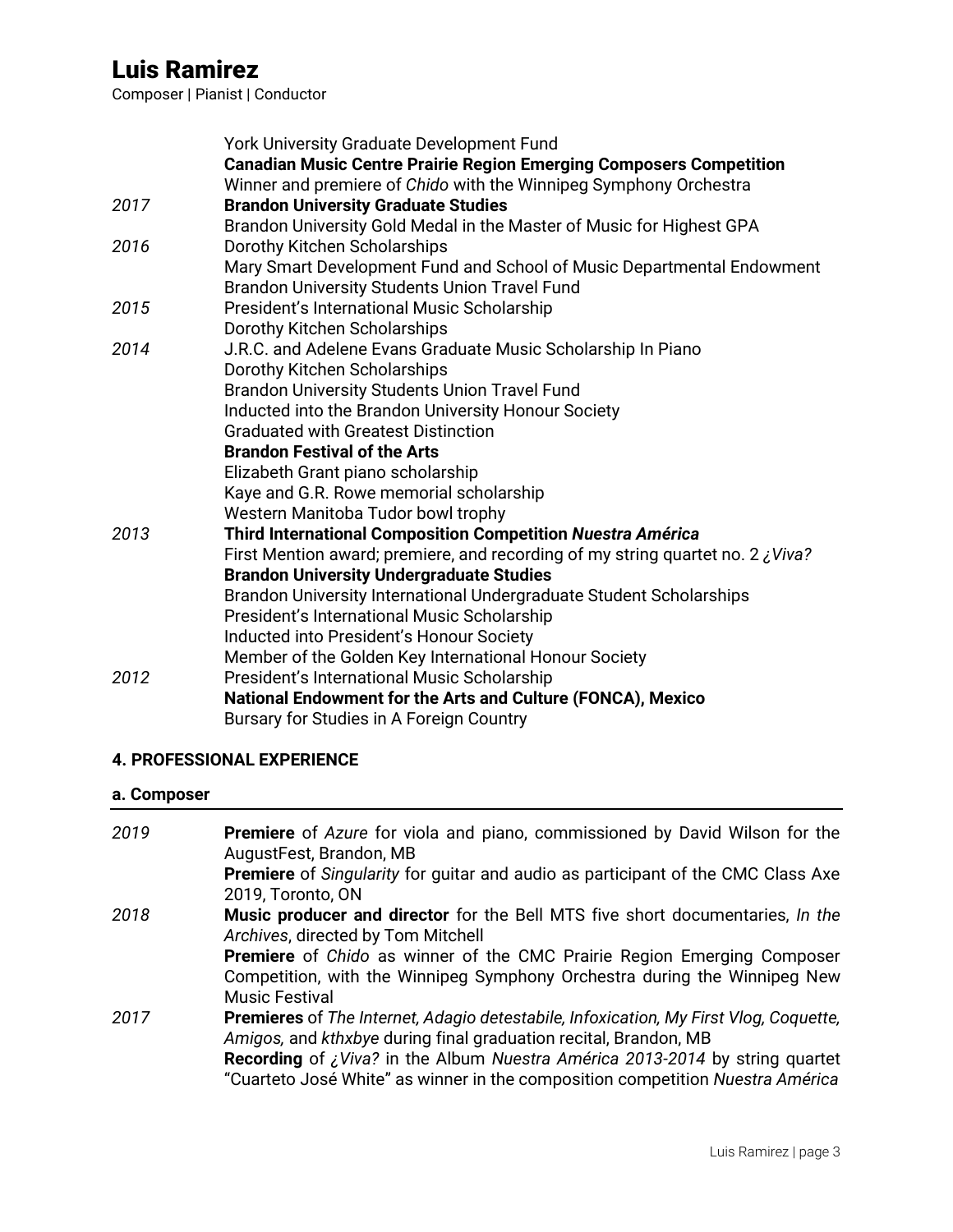Composer | Pianist | Conductor

- *2014-2016* **Guest artist/Composer** for the Centric Festival in Lethbridge, AB. Eight concerts performing as a soloist, in chamber music, and as composer
- *2014* **Premiere** of *Three Paraprosdokians*, for clarinet, violin, cello, and piano, commissioned by David Wilson for the AugustFest, Brandon, MB **Premiere** of *First Steps,* in Casalmaggiore, Italy, during the Contemporary International Music Exchange (CIME) at the Casalmaggiore Festival

#### **b. Performer**

| 2016 | 2019-Present Member of professional Tango Quintet Amarras, Toronto, ON<br>Piano solo recitals in Brandon, Winnipeg, Gimli, Saskatoon, and Rosetown as<br>winner of MRMTA's Young Artists Tour Competition |
|------|-----------------------------------------------------------------------------------------------------------------------------------------------------------------------------------------------------------|
|      | Performer during the Virtuosi Concert Series in Winnipeg, as part of their Young<br>Artists Program                                                                                                       |
| 2014 | Soloist with the Brandon University Orchestra as winner of the Brandon University<br>Concerto Competition. Brandon, MB                                                                                    |
|      | <b>Performer</b> in several recitals during the International Casalmaggiore Music<br>Festival. Casalmaggiore, Italy                                                                                       |
|      | Lecturer/Performer on Prokofiev's music, as member of the World Piano Teacher's<br>Association during the World Piano Conference. Novi Sad, Serbia                                                        |
| 2013 | Performer of Mexican contemporary music for piano in recital collaborating with<br>the Center for Research and Musical Studies (CIEM) in Mexico. Brandon, MB                                              |
| 2012 | Soloist with the Autonomous University of Aguascalientes Orchestra as winner of<br>the concerto competition. Aquascalientes, Mexico                                                                       |

#### **c. Conductor**

| 2018 | <b>Conductor</b> of the Brandon Community Orchestra during the final concert of the |
|------|-------------------------------------------------------------------------------------|
|      | season, including two world premieres in the program. Brandon, MB                   |
| 2015 | <b>Conductor</b> of the Brandon University New Music Ensemble during the Brandon    |
|      | New Music Festival. Brandon, MB                                                     |
| 2014 | <b>Conductor</b> of the Brandon University New Music Ensemble during the Winnipeg   |
|      | New Music Festival. Winnipeg, MB                                                    |
| 2011 | <b>Conductor</b> of community orchestra "Op. 1" in performance with Grupo Morsa     |
|      | during Beatles Sinfónico concert. Aguascalientes, Mexico                            |

#### **5. WORK EXPERIENCE**

#### **Positions**

|           | 2020-Present Graduate Teaching Assistant and Research Assistant                   |
|-----------|-----------------------------------------------------------------------------------|
|           | Technical support for online Orchestra, Wind Symphony, and Digital and Electronic |
|           | Music I                                                                           |
| 2019-2020 | <b>Graduate Teaching Assistant and Research Assistant</b>                         |
|           | Assistant conductor for York University's Wind Ensemble and Wind Symphony         |
| 2018-2019 | <b>Graduate Teaching Assistant and Research Assistant</b>                         |
|           | Grading and teaching tutorials for Workshop in Musicianship I   Technical support |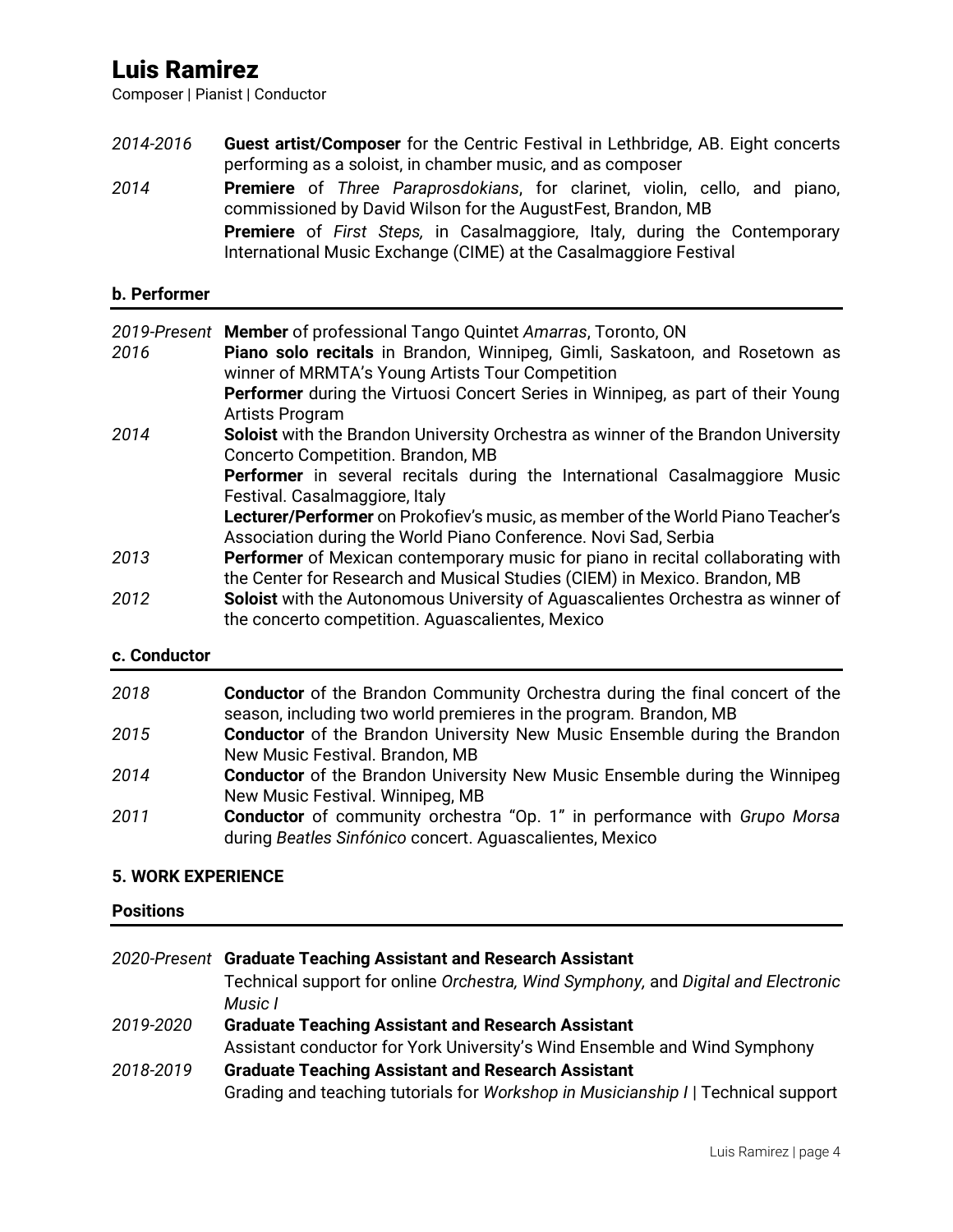Composer | Pianist | Conductor

|           | for Intro to Scoring for Films, Games, and Motion Media; Composing for Film.<br>York University, Toronto, ON                                                         |
|-----------|----------------------------------------------------------------------------------------------------------------------------------------------------------------------|
|           | 2017-Present Freelance Composer and Copyist                                                                                                                          |
|           | Working on several commissioned pieces and as a copyist for private clients                                                                                          |
| 2017-2018 | <b>Orchestra Conductor</b>                                                                                                                                           |
|           | Director and board member of the Brandon Community Orchestra. Brandon, MB                                                                                            |
| 2014-2018 | <b>Music Director</b>                                                                                                                                                |
|           | Choir conductor and pianist for Redeemer Lutheran Church. Brandon, MB                                                                                                |
| 2012-2018 | <b>Collaborative Pianist</b>                                                                                                                                         |
|           | Eckhardt-Gramatté Conservatory Chorale (2014-18), Suzuki Talent Education                                                                                            |
|           | Program (2014-17), Brandon University music students (2012-18), Western                                                                                              |
|           | Manitoba Youth Choir (2015-17), Steppin' Time Dance School (2015-18)                                                                                                 |
| 2017      | <b>Art Gallery Administrator</b>                                                                                                                                     |
|           | Administrator at Wasagaming Community Arts. Documenting items for inventory,<br>control of sales in the exhibition areas and gallery boutique, daily cash and point- |
|           | of-sale reconciliation, managing the preparation of promotional materials,                                                                                           |
|           | marketing materials, social media and website management. Onanole, MB                                                                                                |
| 2016-2018 | <b>Research Assistant</b>                                                                                                                                            |
|           | Web maintenance, development of research profiles, and general assistance to the                                                                                     |
|           | director of the Institute for Research in Music and Community. Brandon, MB                                                                                           |
| 2015-2017 | <b>Sound Engineer Assistant</b>                                                                                                                                      |
|           | Technical assistance for the Brandon University New Music Festival. Brandon, MB                                                                                      |
| 2012-2017 | <b>Backstage Assistant and Equipment Manager</b>                                                                                                                     |
|           | Recording manager, lighting operator, facilities inspector, and technical support                                                                                    |
|           | for Brandon University. Brandon, MB                                                                                                                                  |

#### **6. COMMUNITY SERVICE**

#### **a. Volunteering**

| 2016 | Centric Music Festival. Lethbridge, AB                       |
|------|--------------------------------------------------------------|
| 2015 | Volunteer for Clear Lake Chamber Music Festival. Brandon, MB |
|      | Centric Music Festival. Lethbridge, AB                       |
| 2014 | Volunteer for Clear Lake Chamber Music Festival. Brandon, MB |
|      | Centric Music Festival. Lethbridge, AB                       |
| 2013 | Volunteer for Brandon Jazz Festival. Brandon, MB             |
|      | Volunteer for Clear Lake Chamber Music Festival. Brandon, MB |

#### **b. Entrepreneurship**

- *2017* Benefit Concert for the victims of natural disasters in Mexico and Puerto Rico. Raised \$1188.77 dollars and donated them to the Mexican Red Cross and to *Iniciativa Comunitaria* in Puerto Rico. Brandon, MB
- *2013* Organized orchestra members of the Aguascalientes Symphony Orchestra to present a tribute concert to Dmitri Shostakovich featuring his chamber music. Aguascalientes, Mexico